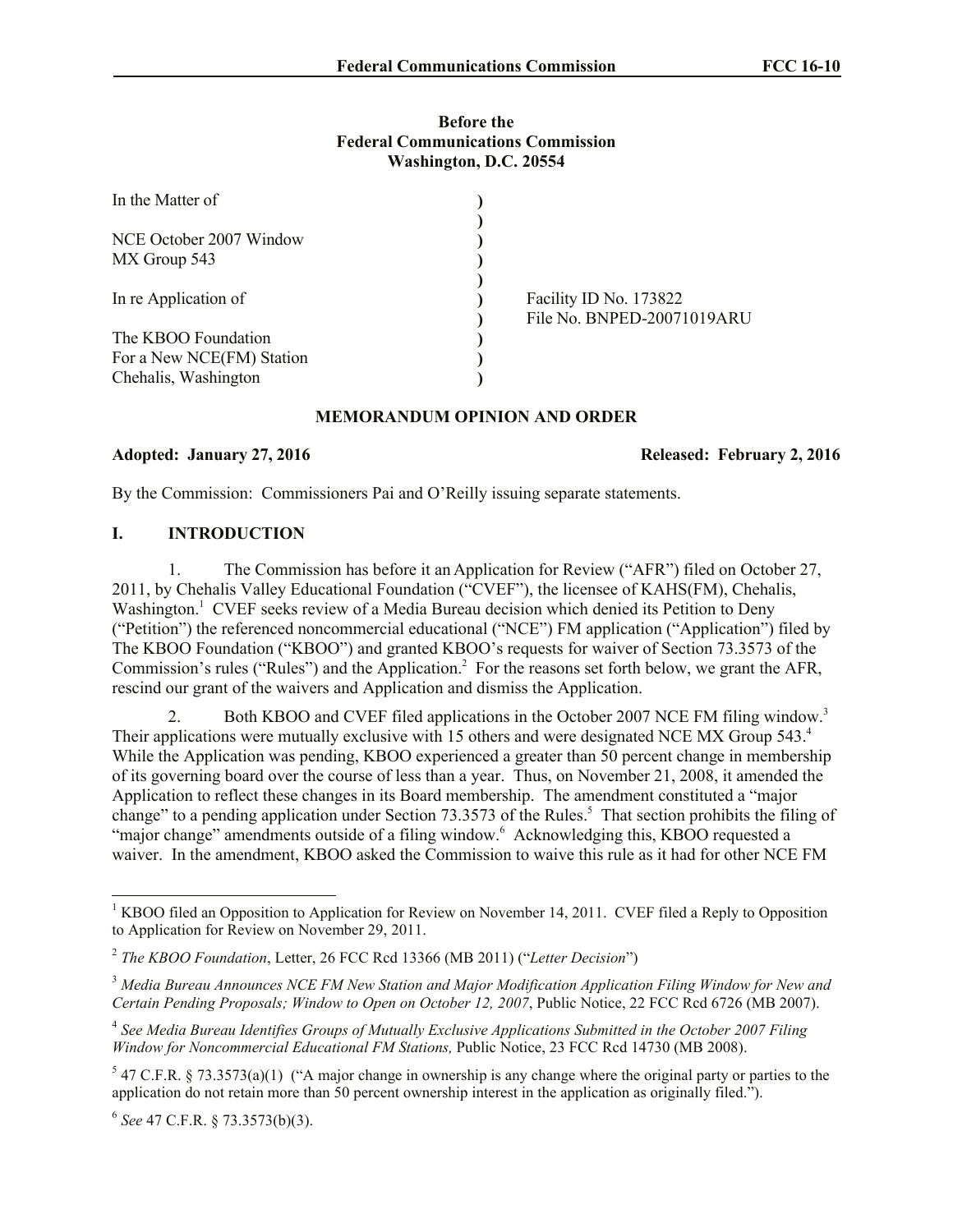applicants in the 2007 *Omnibus Order.*<sup>7</sup> There, the Commission waived Section 73.3573 for pre-2007 NCE-FM applicants that had experienced "routine and inevitable changes in their boards" over the decade during which their applications were pending due to unique processing delays caused by the judicial challenges to the new NCE FM comparative procedures.<sup>8</sup>

3. In September 2010, the Commission designated another applicant – Grays Harbor LP FM – the tentative selectee in NCE MX Group 543.<sup>9</sup> The Bureau subsequently granted that application and dismissed the KBOO and CVEF applications.<sup>10</sup> KBOO petitioned for reconsideration of the dismissal of the Application, and amended its Application to reflect a settlement agreement it had entered into with other mutually exclusive applicants that would render its Application grantable as a singleton. The Commission granted the petition and reinstated the Application, triggering a 30-day petition to deny period.<sup>11</sup> CVEF timely filed the Petition, arguing that KBOO did not qualify for a waiver of Section 73.3573's prohibition on the filing outside a filing window of amendments reflecting post-filing changes of more than 50 percent to an applicant's board because the Application was not "similarly situated" to those addressed in the *Omnibus Order*. 12 KBOO opposed the Petition, arguing that its Board turnover was gradual because it did not occur at one single time.<sup>13</sup> Moreover, it claimed that the changes were routine, in accordance with its bylaws,<sup>14</sup> and did not alter the nature of the organization or break continuity of control.<sup>15</sup>

4. The Bureau denied the Petition, granted KBOO's waiver requests<sup>16</sup> and granted the Application. In addressing the waiver requests, the Bureau agreed with CVEF that KBOO was not "similarly situated" to those applicants granted waiver of Section 73.3573 in the *Omnibus Order* because the KBOO board member change was not gradual over a long period. However, in light of the purpose of the rule and the special circumstances it found to be present, the Bureau found good cause to waive Section 73.3573.

5. CVEF asks us to vacate the *Letter Decision* and dismiss the Application. It argues that the Bureau's grant of the KBOO waiver requests was contrary to established Commission precedent and policy.<sup>17</sup> We reject CVEF's argument that the Bureau was bound by an earlier proceeding in which the

<sup>12</sup> Petition to Deny filed by Chehalis Valley Educational Foundation (Jun. 7, 2011 ("Petition") at 2-4.

<sup>13</sup> Opposition to Petition to Deny filed by The KBOO Foundation (Jan. 19, 2011) ("Opposition to Petition") at 3.

<sup>14</sup> *Id.* at 4.

<sup>15</sup> *Id.*

l

(continued….)

<sup>7</sup> Application at Exhibit 1 (received Nov. 21, 2008), *citing Comparative Consideration of 76 Groups of Mutually Exclusive Applications for Permits to Construct New or Modified Noncommercial Educational FM Stations,*  Memorandum Opinion and Order, 22 FCC Rcd 6101, 6125 (2007) ("*Omnibus Order*") (subsequent history omitted).

<sup>8</sup> *Omnibus Order*, 22 FCC Rcd at 6125.

<sup>9</sup> *Comparative Consideration of 24 Groups of Mutually Exclusive Applications for Permits to Construct New or Modified Noncommercial Educational FM Stations,* Memorandum Opinion and Order, 25 FCC Rcd 12887, 12909- 10, 12922 paras. 64-66, 102 (2010).

<sup>10</sup> *See Broadcast Actions*, Public Notice, Report No. 47343 (MB Oct. 18, 2010); *Broadcast Actions,* Public Notice, Report No. 47354 (MB Nov. 2, 2010).

<sup>&</sup>lt;sup>11</sup> *Broadcast Applications, Public Notice, Report No. 27378 (MB 2010).* 

<sup>&</sup>lt;sup>16</sup> On January 19, 2011, KBOO submitted an additional amendment in which it reported another majority Board turnover during the course of about one year and requested an additional waiver of Section 73.3573 with respect to this second occurrence.

<sup>17</sup> AFR at 4-5. CVEF also asserts that two cases cited by the Bureau in the *Letter Decision* were inapposite. *Id.* at 4, *citing Center for Study of Black Economic Development*, Initial Decision, 8 FCC Rcd 2116 (ALJ 1993) and *Texas Educational Broadcasting Co-operative,* Memorandum Opinion and Order and Notice of Apparent Liability, 22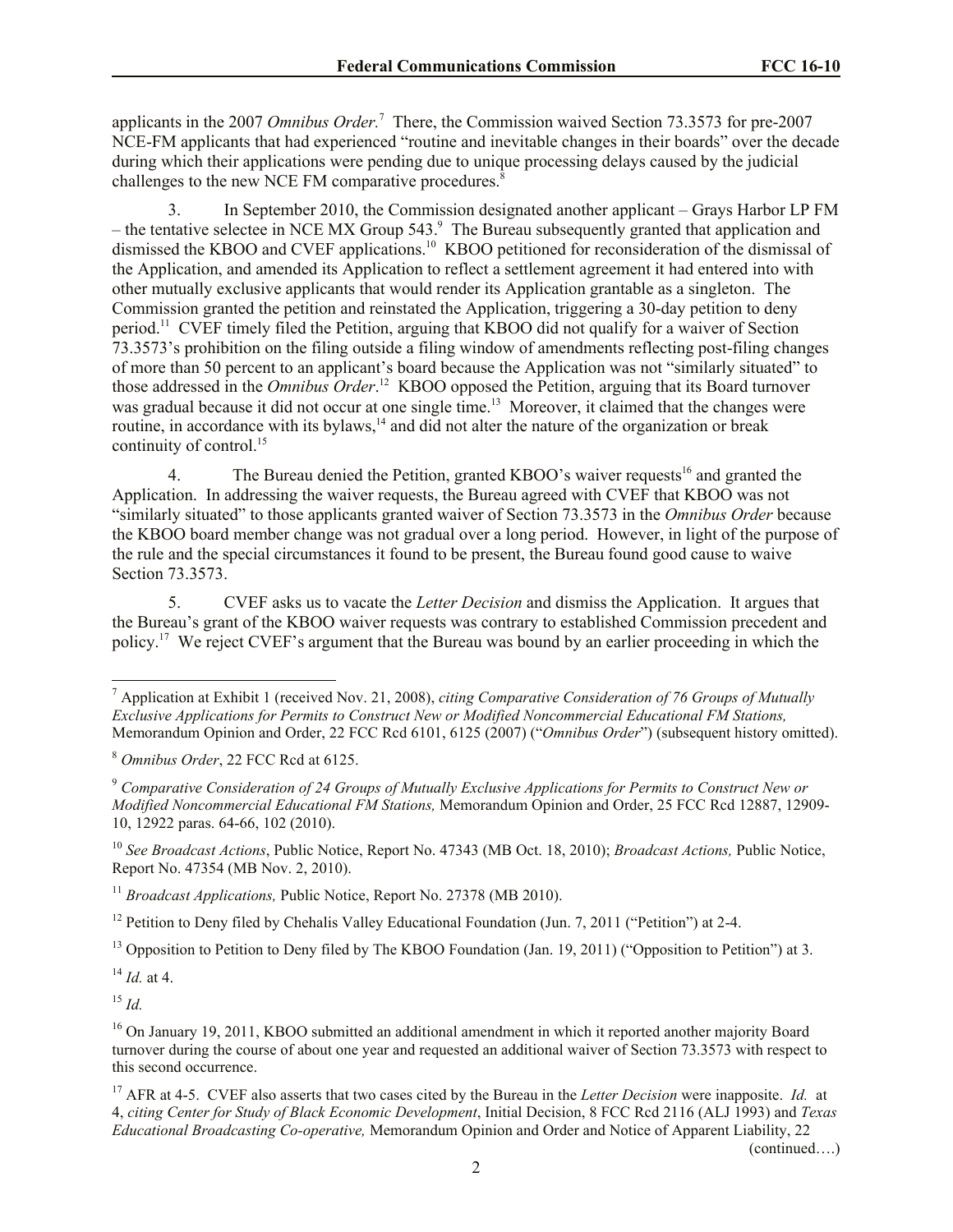Commission set forth tentative conclusions in the context of a notice of inquiry regarding transfers of control.<sup>18</sup> Tentative conclusions do not bind the Commission or the Bureau.<sup>19</sup> We also reject the arguments of both CVEF and KBOO that rely on the *Omnibus Order* to urge either denial or grant of the waiver request.<sup>20</sup> The Commission's direction to the staff in the *Omnibus Order* to waive Section 73.3573 for similarly situated NCE applicants applied only to "pre-2007 NCE applicants."<sup>21</sup> Other applicants, including KBOO, then, are subject to the general waiver standard set forth in Section 1.3 of the Rules. $22$ 

6. Under that standard, the Commission may waive its policies or rules only for good cause shown. The Commission must give waiver requests "a hard look," but an applicant for waiver "faces a high hurdle even at the starting gate<sup> $23$ </sup> and must support its waiver request with a compelling showing.<sup>24</sup> Waiver of the Commission's policies or rules is appropriate only if both (1) special circumstances warrant a deviation from the general rule, and (2) such deviation will serve the public interest.<sup>25</sup> We find that the Bureau erred in finding here that waiver was justified under Section 1.3 of the Rules. First, in each of its two identically-worded waiver requests, KBOO merely cited and relied exclusively on the *Omnibus Order*, failing to allege, much less demonstrate, any "special circumstances" that would justify the grant

<sup>18</sup> AFR at 4, *citing Transfers of Control of Certain Licensed Non-Stock Entities*, Notice of Inquiry, 4 FCC Rcd 3403, 3405 para. 15 (1989) ("*Transfers of Control*") ("It appears to us that a change in the majority of a governing board, which occurred over a period of less than one year, would effectively break continuity in the board . . . ."). *But see Letter Decision* at 4 (stating "at no one time since the application's filing have Board changes disrupted continuity of organizational operations because they occurred incrementally over time and in accordance with its bylaws").

<sup>19</sup> *Public Citizen, Inc. v. Shalala,* 932 F.Supp 13, 18 n. 6 (D.D.C.1996) (noting that a "tentative conclusion articulated in a nonfinal proposed rule does not command deference from the Court nor is it binding on the agency"), *citing Public Citizen Health Research Group v. Commissioner, Food & Drug Administration,* 740 F.2d 21, 32 (D.C.Cir.1984). *See also WFCL(FM), Nashville, TN*, Letter, 29 FCC Rcd 2869 (MB 2014) ("Because the *Transfers of Control* proceeding was merely a Notice of Inquiry and the proposals there were never codified into the Rules or adopted by the Commission, we have not formally adopted standards for what constitutes a change in control of a non-stock NCE entity that would require prior Commission approval on a long-form FCC Form 315."). For the same reason, we reject KBOO's claim that because a sudden change in a governing board's majority would be an insubstantial transfer under the tentative conclusion in the *Non-Stock Transfer NOI*, the change in its Board was not a major change. *See* Opposition to AFR at 5. CVEF also argues that applicants have relied on *Transfers of Control* as the standard in cases involving changes in governing boards of nonstock entities, though it does not provide any supporting evidence. AFR at 4.That some applicants may have relied upon the tentative conclusions contained in the *NOI* does not alter the fact that such conclusions do not constitute binding precedent.

<sup>20</sup> See AFR at 6 ("if the Commission had wished to extend ... waiver ... to applicants with shorter-term turnover on their Boards … it could have and would have done so in the *Omnibus Order*"); Opposition to AFR at 4, 6, *citing Omnibus Order*.

<sup>21</sup> *Holy Family Communications, Inc., Memorandum Opinion and Order, 28 FCC Rcd 4854, 4855 para. 4 (2013). See also Omnibus Order*, 22 FCC Rcd at 6125, paras. 59-60.

<sup>22</sup> *See supra* note 24*. See also, Central Texas Communications, Inc.*, Memorandum Opinion and Order, 25 FCC Rcd 7644, 7648 para. 11 (2010) (finding that, in specifying factors that would warrant favorable waiver treatment, the Commission did nothing to foreclose a waiver grant pursuant to the general waiver standard set forth in Section 1.3).

<sup>23</sup> *WAIT Radio v. FCC*, 418 F.2d 1153, 1157 (D.C. Cir. 1969) (subsequent history omitted).

<sup>24</sup> *Greater Media Radio Co., Inc.*, Memorandum Opinion and Order, 15 FCC Rcd 7090, 7094 para. 9 (1999), *citing Stoner Broadcasting System, Inc.*, Memorandum Opinion and Order, 49 FCC 2d 1011, 1012 para. 5 (1974).

<sup>25</sup> *Network IP, LLC v. FCC,* 548 F.3d 116, 125-128 (D.C. Cir. 2008); *Northeast Cellular Telephone Co. v. FCC*, 897 F.2d 1164, 1166 (D.C. Cir. 1990).

<sup>(</sup>Continued from previous page)

FCC Rcd 13038 (MB 2007)*.* Given our findings herein and rescission of the waiver grants, *see infra* para. 7, we need not reach this issue.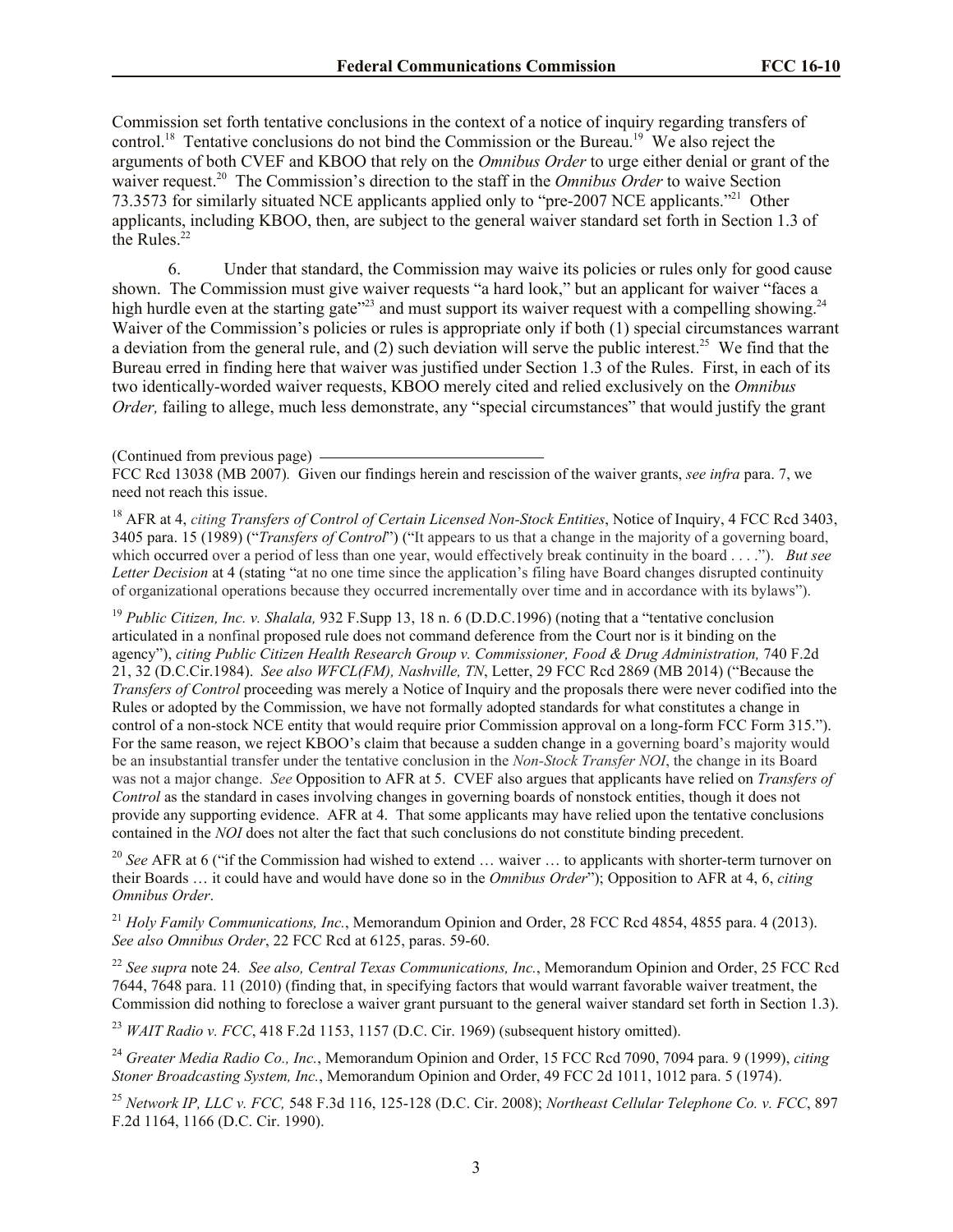of its requested waiver under Section 1.3.<sup>26</sup> While the Bureau on its own motion determined that special circumstances existed because grant of the KBOO Application by virtue of a settlement would not preclude grant of another application, we agree with CVEF that the presence of this factor, even if it had been alleged by KBOO, is not unique to this case.<sup>27</sup> KBOO is not the first, nor is it likely to be the last, applicant to render its application a grantable singleton via settlement.<sup>28</sup> Accordingly, we find that the Bureau erred in finding that special circumstances existed here.<sup>29</sup> For this reason, and consistent with the judicial precedent cited in note 25 *supra*, we conclude that KBOO has not demonstrated good cause for grant of the waivers that it has requested. Accordingly, we grant the AFR, rescind the Bureau's grant of KBOO's waiver requests and its grant of the Application, and dismiss the Application.<sup>30</sup>

7. Accordingly, IT IS ORDERED that, pursuant to section 5(c)(5) of the Communications Act of 1934, as amended, 47 U.S.C. § 155(c)(5), and section 1.115(g) of the Commission's Rules, 47 C.F.R. §§ 1.115(g), the October 27, 2011, Application for Review filed by Chehalis Valley Educational Foundation, IS GRANTED. IT IS FURTHER ORDERED that the grant of the waiver requests and the grant of the application for a new noncommercial FM station at Chehalis, Washington (File No. BNPED-20071019ARU) filed by The KBOO Foundation ARE RESCINDED. Finally, IT IS ORDERED that the application filed by The KBOO Foundation for a new noncommercial FM station at Chehalis, Washington (File No. BNPED-20071019ARU) IS DISMISSED.

# FEDERAL COMMUNICATIONS COMMISSION

Marlene H. Dortch Secretary

 $\overline{\phantom{a}}$ 

<sup>30</sup> Given our findings and decision to rescind the Bureau's grant and dismiss the KBOO Application, we note that we need not reach CVEF's argument that the filing of a transfer of control application necessitated by the Board turnover constitutes an admission by KBOO of an organizational "break in continuity." Reply to Opposition at 3.

<sup>26</sup> *See supra* nn. 7, 16.

 $27$  AFR at 6.

<sup>&</sup>lt;sup>28</sup> See 47 C.F.R. § 73.7003(d) (providing that mutually exclusive NCE FM applicants may settle "at any time during this process").

<sup>&</sup>lt;sup>29</sup> We also disagree with the Bureau that KBOO "prove[d]" that "at no one time ... have Board changes disrupted continuity of organizational operations because they occurred incrementally over time and in accordance with its bylaws." *Letter Decision* at 4-5. In demonstrating whether a waiver is warranted, the burden of proof rests with the petitioner. *See Tucson Radio, Inc. v. FCC*, 452 F.2d 1380, 1382 (D.C. Cir. 1971). We need not reach the issue of whether the maintenance of "continuity" in organizational operations is relevant in assessing a request for waiver of Section 73.3573(a)(1) under the general waiver standard in Section 1.3 because, even if it were, we find no basis for the Bureau's conclusion that KBOO "prove[d]" that there was no break in continuity caused by the repeated changes in control of the KBOO Board after the filing of its Application. As an initial matter, as noted above, KBOO did not attempt to make this showing in either waiver request; rather, it attempted to make this showing only in response to a Petition to Deny. *See* Opposition to Petition at 4-5. While the Bureau relied on the fact that 50 percent of the KBOO Board was not replaced "at any one time," 50 percent of the Board members changed within a short period of time (less than one year), and there is no basis in the record to conclude that this change, or the second reported change for which waiver was similarly sought, did not impact continuity in the organization. While KBOO claimed that these changes were in accordance with its Bylaws, this fact standing alone does not prove that there had been no break in continuity.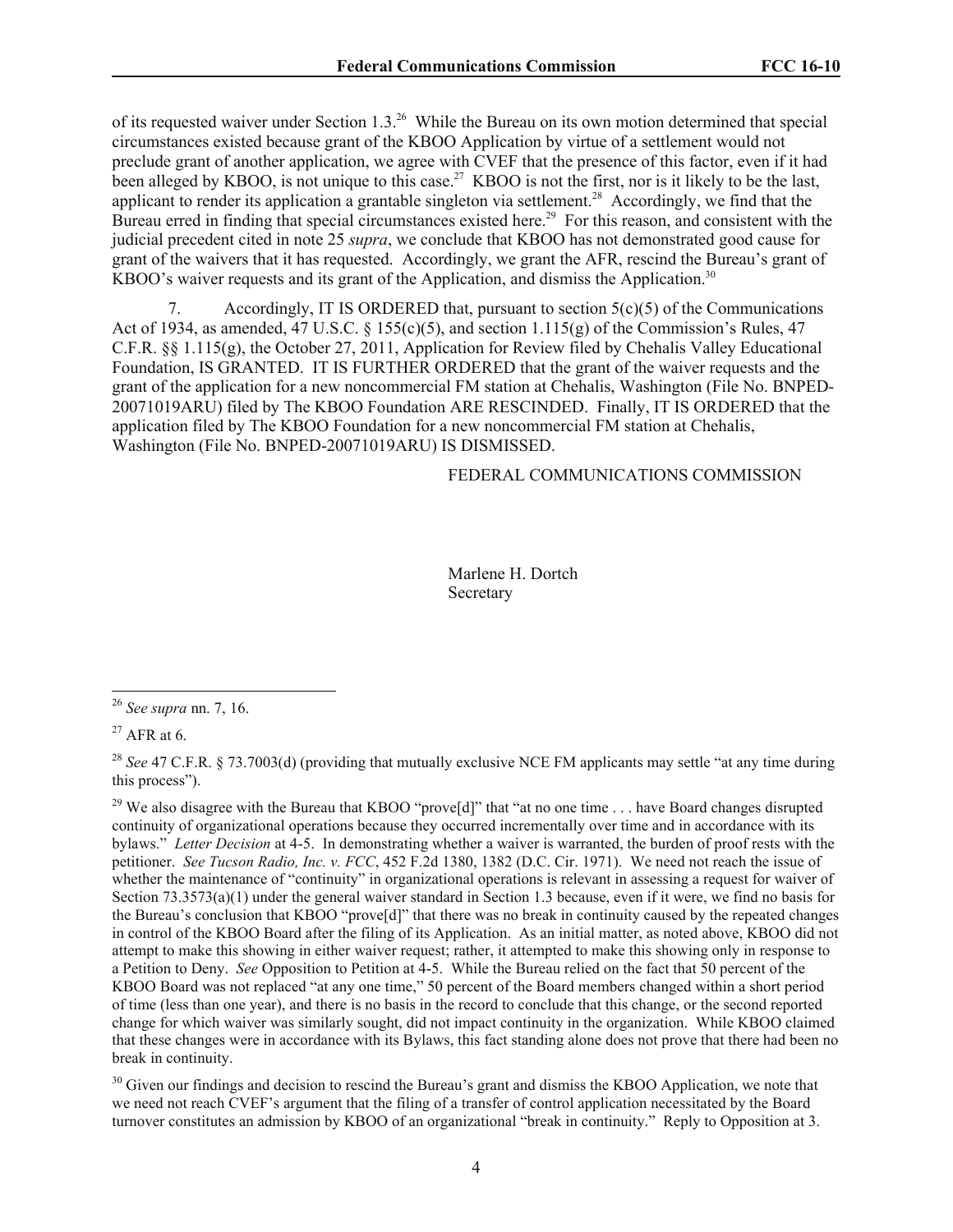#### **STATEMENT OF COMMISSIONER AJIT PAI**

Re: *NCE October 2007 Window, MX Group 543, Application of the KBOO Foundation for a New NCE(FM) Station, Chehalis, Washington*, Facility ID No. 173822, File No. BNPED-20071019ARU.

I am voting to approve this Order because I agree with the Commission that there aren't special circumstances present to justify granting the KBOO Foundation's (KBOO's) waiver request. But I do not agree with the underlying rule that requires us to dismiss KBOO's application for a new NCE FM station and hope that the Commission will change it before the next NCE FM filing window.

A nonprofit organization's board of directors will often experience routine turnover. Members, who are generally volunteers leading busy lives, decide to resign for a variety of reasons or their terms expire. And if such turnover results in the majority of a board's membership changing hands while an organization has an NCE FM application pending with the Commission, that application should not be dismissed absent evidence of a lack of continuity in the organization's operations (e.g., evidence that the organization was the subject of a hostile takeover or had dramatically changes its mission or character).

It is not the Commission's job to micromanage the governance of nonprofit organizations, and I see no reason why those groups should be put to the choice of preventing routine turnover on their boards of directors or rendering an NCE FM application defective.